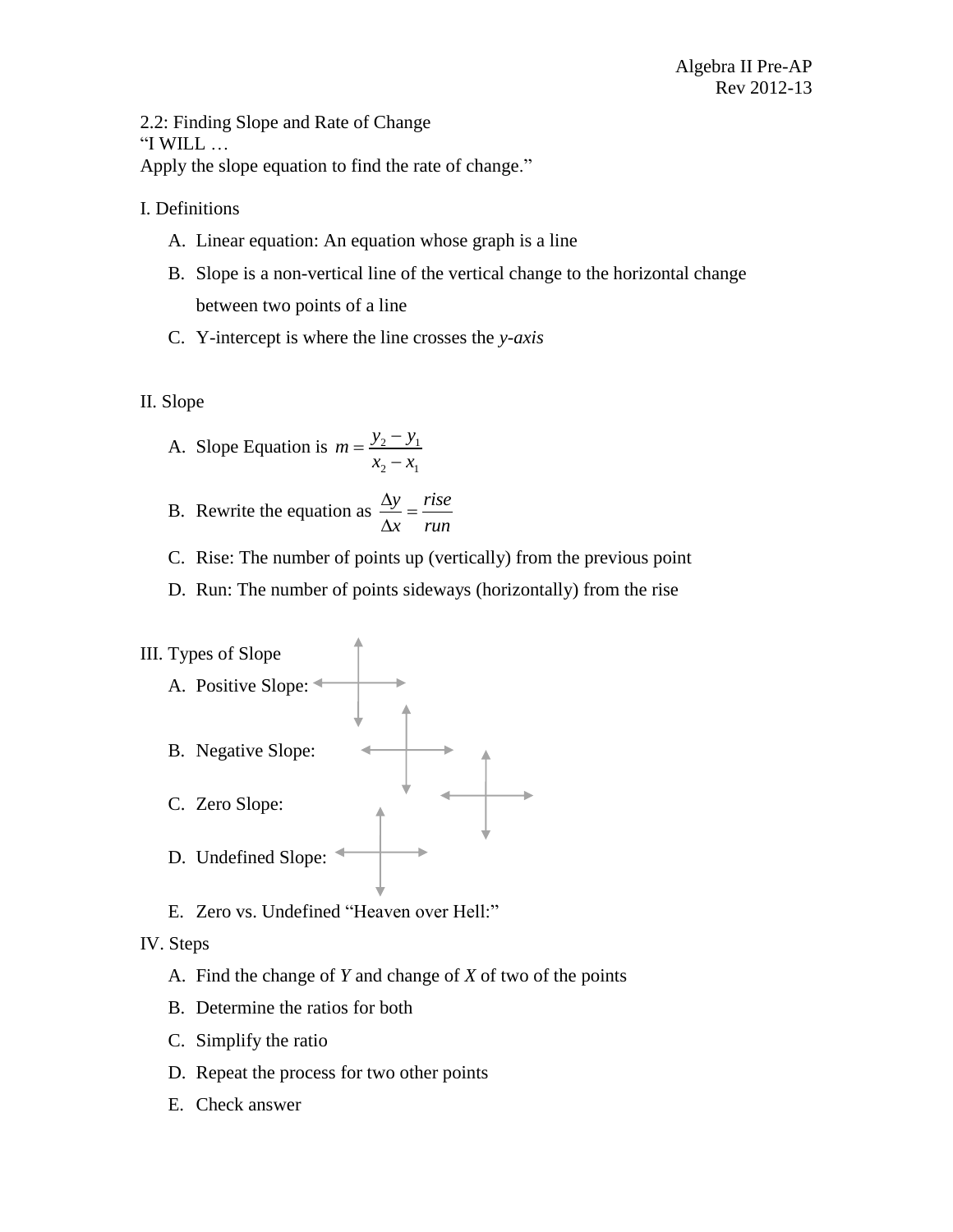| V. Model Problems |  |
|-------------------|--|
|                   |  |

| Ex 1: What is the slope of these two points,                     |                                              | Your Turn: What is the slope of this table?          |                                                                                |                  |      |
|------------------------------------------------------------------|----------------------------------------------|------------------------------------------------------|--------------------------------------------------------------------------------|------------------|------|
| $(-1, 3)$ and $(2, -2)$ ? Will it rise, fall,                    | Will it rise, fall, horizontal, or vertical? |                                                      |                                                                                |                  |      |
| horizontal, or vertical?                                         | $-2$<br>$\boldsymbol{\chi}$                  | $\boldsymbol{0}$                                     | 2                                                                              | 4                |      |
|                                                                  |                                              | f(x)<br>$\overline{2}$                               | 1                                                                              | $\boldsymbol{0}$ | $-1$ |
|                                                                  |                                              |                                                      |                                                                                |                  |      |
| Ex 2: What is the slope of this table? Will                      |                                              | Your Turn: What is the slope of these two            |                                                                                |                  |      |
| it rise, fall, horizontal, or vertical?                          |                                              | points, $(1, -5)$ and $(1, 0)$ ? Will it rise, fall, |                                                                                |                  |      |
| 2<br>3<br>$\boldsymbol{\mathcal{X}}$                             | 5<br>4                                       | horizontal, or vertical?                             |                                                                                |                  |      |
| $\overline{2}$<br>$\overline{4}$<br>f(x)                         | 8<br>16                                      |                                                      |                                                                                |                  |      |
|                                                                  |                                              |                                                      |                                                                                |                  |      |
| Ex 3: What is the slope of                                       | Ex 4: What is the slope of                   |                                                      | Your Turn: What is the                                                         |                  |      |
| these two points, $f(2) = 2$                                     | these two points, $f(a) = 3$                 |                                                      | slope of these two points,                                                     |                  |      |
| and $f(6) = 8$ ? Will it rise,<br>fall, horizontal, or vertical? | and $f(-2a) = 7$ ?                           |                                                      | $f(2) = 8$ and $f(6) = 8$ ? Will it<br>rise, fall, horizontal, or<br>vertical? |                  |      |

Assignment: Page 86: 3-17 odd, 29-33 odd